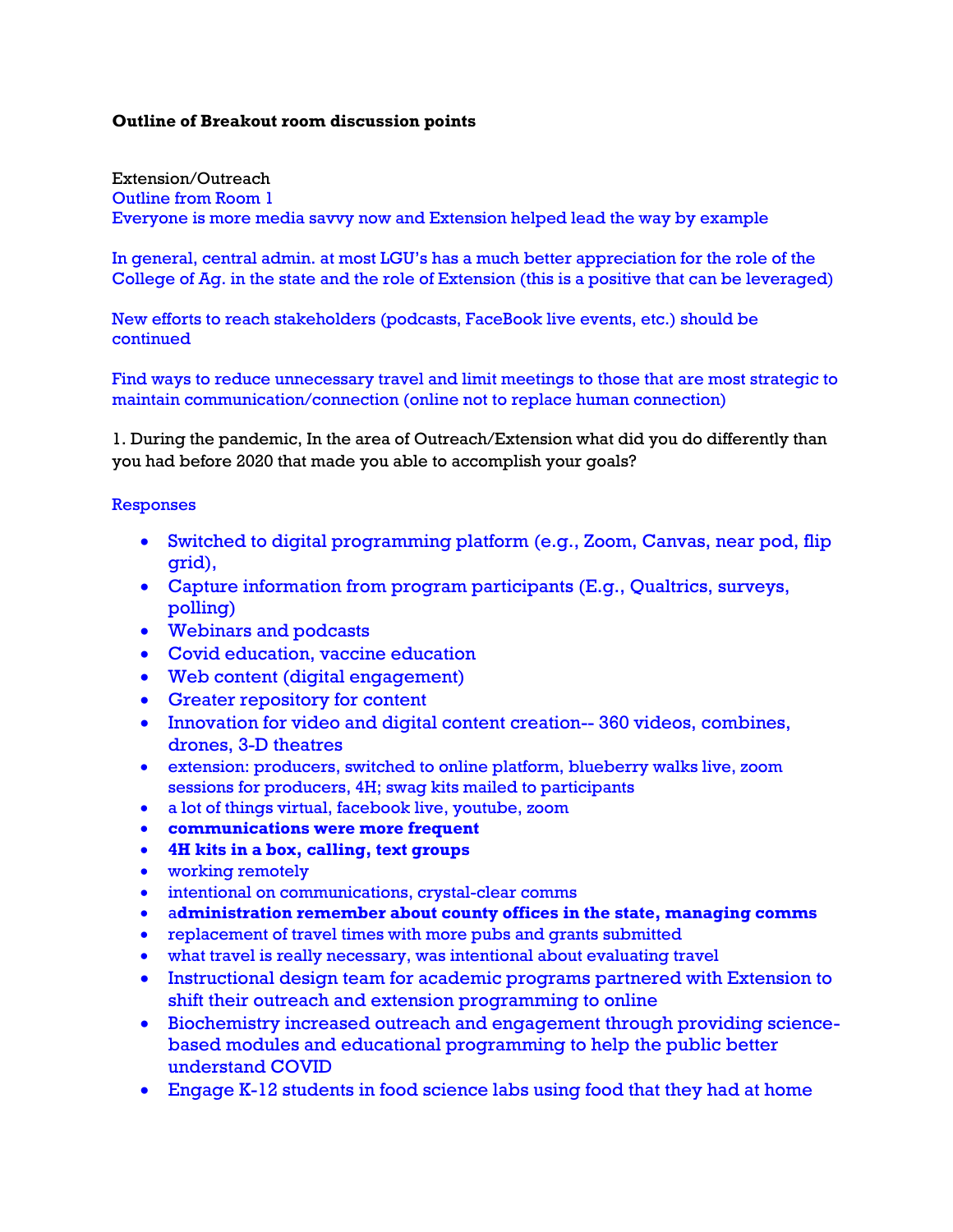2. During the pandemic, In this area of Outreach/Entension, what new things worked better than old things to allow you to accomplish its goals?

## Responses:

- Less desktop computers and moved to laptops and docking stations
- Keeping many digital engagement and hybrid approaches to Extension
- Partnering even more effectively with community partners and agencies
- Increased awareness and reach
- Educators taught cross-county and across states, even internationally
- Recorded for on-demand/real-time
- Webinars are very well-received as they can watch as desired
- **initiated a weekly every mon morning zoom call, interacted more with county agents than before covid**
- more collaboration throughout Extension levels from county level to univ level
- participating access went WAY up using virtual, using people across the US and world, more interactions
- were able to collect more demographic data and capture/keep
- **short zoom meetings (15 mins) w/ all faculty to check in and see how things are going**

New ways for disciplines such as biochemistry, molecular biology, microbiology to engage with the public through science-based educational modules to help the public better understand diseases and vaccines

3. From pandemic future forward, in the area of Outreach Extension, what new ideas do you have to make this more efficient and effective?

## Responses:

- Actual change in culture in how we do business… sped us up—more efficient
- Digital diagnostics came along way
- Telemedicine
- Distance learning technology
- Meeting more stakeholder needs (trendier ; ) ?)
- Able to prune sacred cows and prioritize
- Stewardship of dollars
- **dual offering (virtual and in-person) to allow more flexibility**
- using video for public value video for decision-makers, short concise
- **legislature using virtual to increase flexibility**
- brought things back to the local 'dinner plate'
- **decision trees for deciding virtual vs in-person; in some places default is virtual unless you can argue for something else**
- **using video more, more, more to keep contact up**